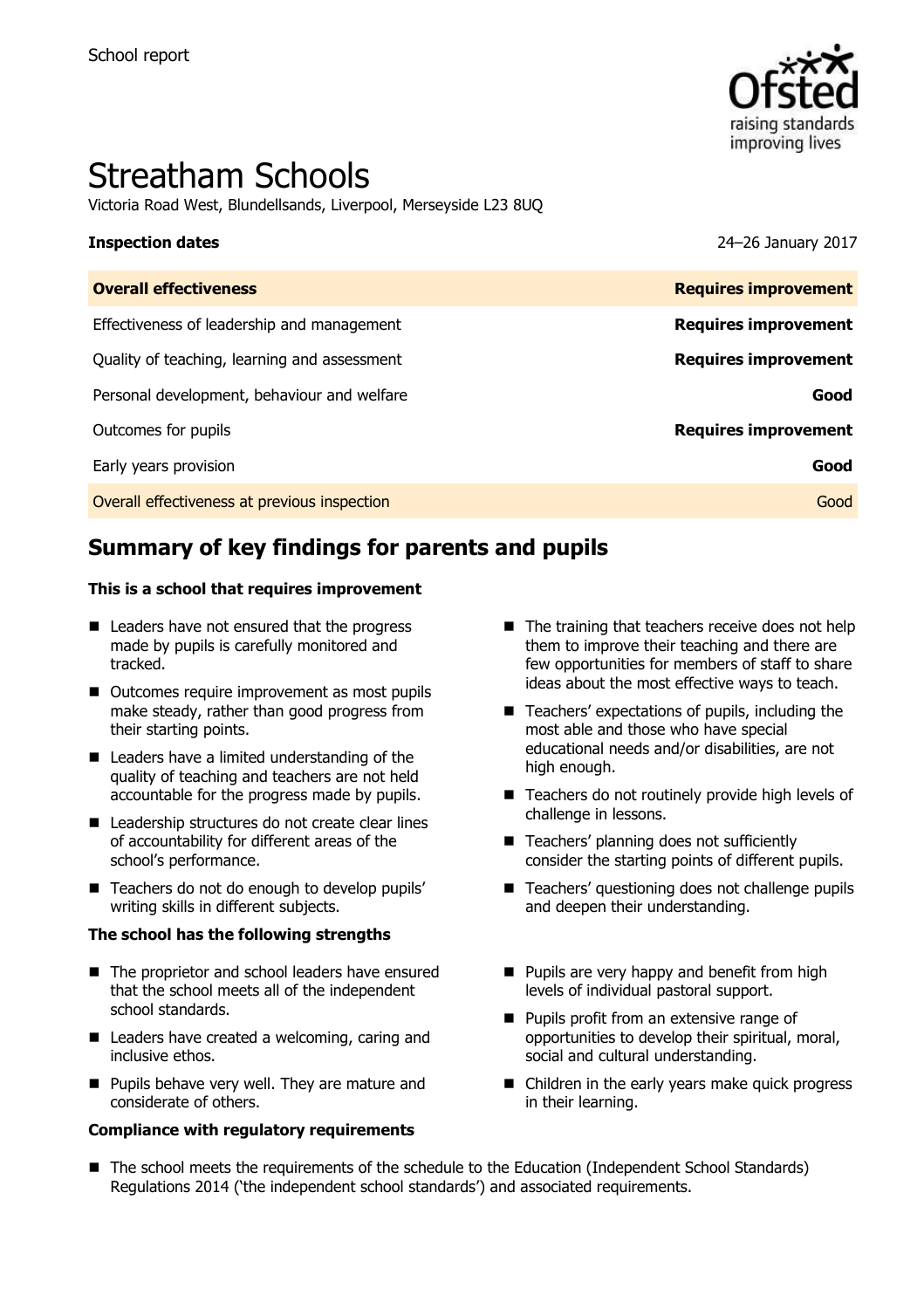

# **Full report**

### **What does the school need to do to improve further?**

- Develop the leadership and management of the school by ensuring that:
	- the quality of teaching is closely monitored to improve leaders' understanding of how to further improve teaching
	- systems for managing the performance of teachers are refined to make teachers more accountable for the progress made by pupils
	- a systematic plan is introduced for improving pupils' writing across the curriculum
	- leadership structures create clear lines of accountability for different areas of the school's performance
	- systems are introduced to carefully track the progress made by pupils throughout the school
	- more frequent opportunities are sought to share good practice and ideas about teaching.
- Improve the quality of teaching and thereby outcomes for pupils by ensuring that:
	- teachers have high expectations of what pupils, including the most able and those who have special educational needs and/or disabilities, can achieve
	- teachers' planning consistently challenges pupils to make rapid progress
	- teachers use questioning skilfully to probe pupils' understanding and deepen their learning.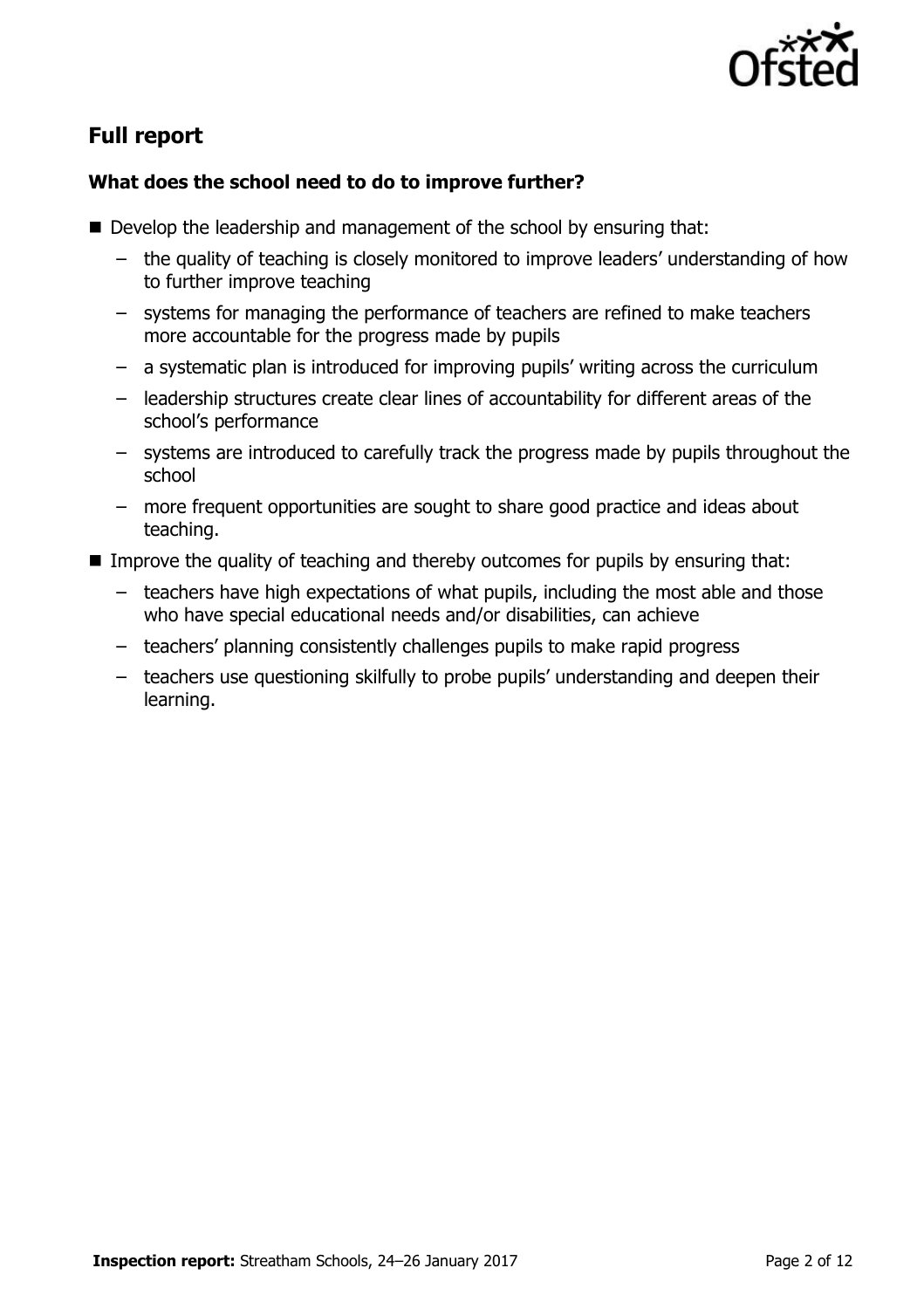

### **Inspection judgements**

### **Effectiveness of leadership and management Requires improvement**

- Leaders have not ensured that teaching throughout the school is good. Leaders have not monitored the quality of teaching thoroughly. As a result, they lack detailed knowledge about the strengths and weaknesses of teaching. Leaders have an over-generous view of the quality of teaching, based on insecure evidence, and this has prevented them from taking more decisive action to tackle areas of weakness.
- Leaders at the school, particularly the headteacher, fulfil many different roles and have many demands on their time. The school improvement plan lacks the necessary precision to drive improvements across the school with an appropriate sense of urgency. Current leadership structures do not create clear accountability for all key areas of the school's work. As a result, there is significant variation in the quality of the school's work in different areas. Pastoral leadership, for example, is clearly a strength, whereas the leadership of teaching is much weaker.
- Leaders have not carefully tracked the progress made by pupils. As a result, they lack clear understanding of how well pupils achieve at the school. Leaders have not held teachers to account for the progress made by pupils and there is an insufficiently sharp focus on ensuring that pupils make good or better progress.
- Teachers benefit from a range of training opportunities to improve their safeguarding practice and ability to cater for pupils who have particular special educational needs and/or disabilities. Training for staff has not focused on areas that would improve general standards of teaching. For example, leaders have not sought opportunities to share ideas on teaching with other schools.
- Leaders have not focused on developing pupils' writing across the curriculum. As a consequence, standards of pupils' writing throughout the school are not as high as they could be. Pupils read fluently and often. Their skills in reading are much better developed than those in writing
- During the inspection, leaders made several changes to the school's website and improved provision to meet pupils' medical needs. These adaptations enabled the school to meet the independent school standards.
- The headteacher and other leaders have maintained high levels of staff morale during some very turbulent times in recent years. Responses to the staff survey clearly indicate that teachers are motivated and feel well supported. Responses to the inspection survey also reflect parents' appreciation of the school's strengths. Parents who responded were very complimentary about how happy and well looked after their children are.
- **IMPRESS** Impressively, leaders have managed to maintain the highly supportive and nurturing school ethos during a period of uncertainty and instability. One pupil commented that the school was 'like a big family'. A high proportion of pupils have had negative experiences at other schools and many pupils and parents feel that the support provided by the school community has been instrumental in causing an upturn in their fortunes. One parent, for example, described the school as a 'breath of fresh air'.
- A carefully planned, broad and balanced curriculum meets the needs of pupils well. Staff are deployed creatively across the school to enable pupils to access a broad range of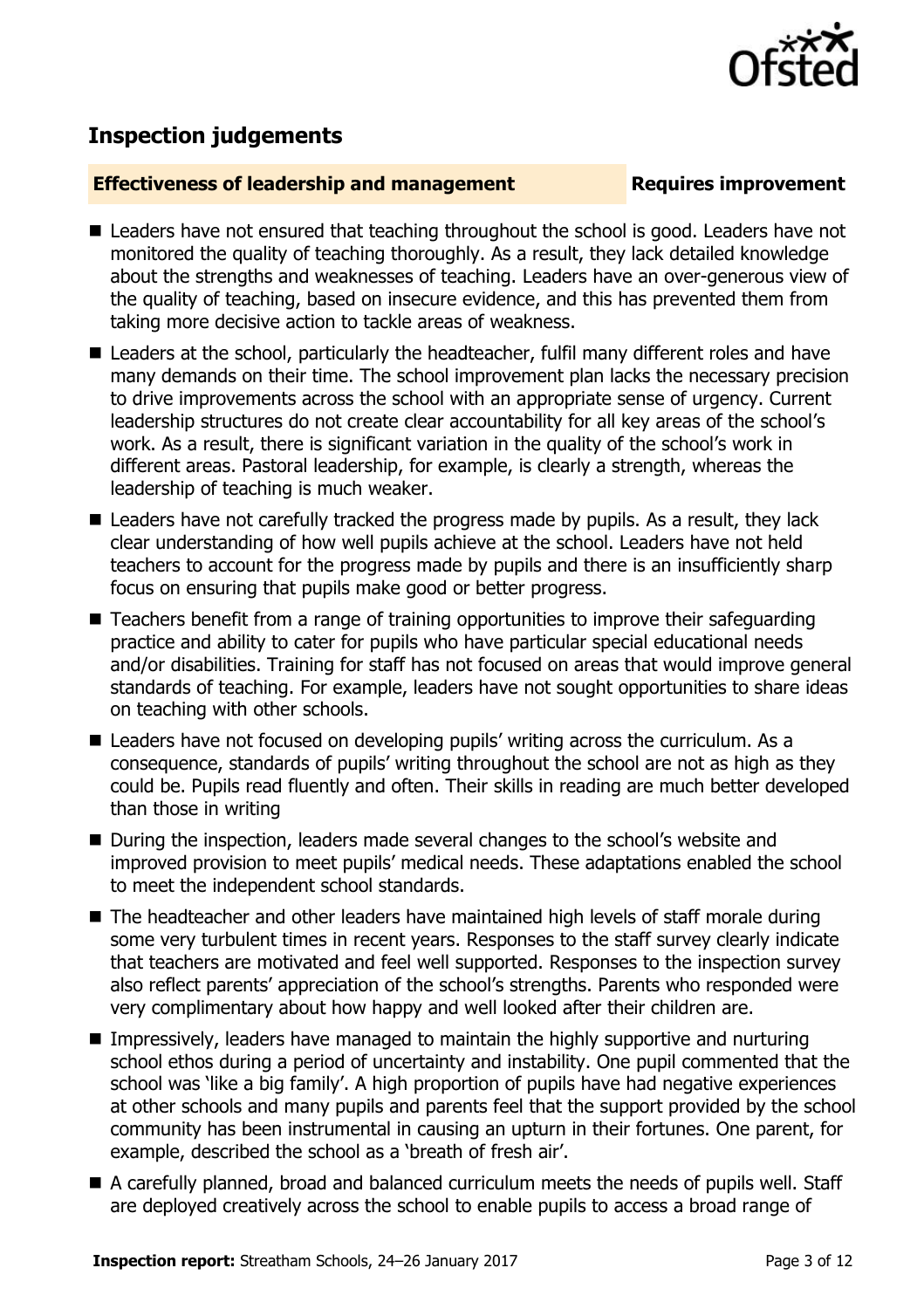

subjects. Pupils also benefit from a range of extra-curricular opportunities that enrich and extend their learning beyond the classroom. Pupils of all ages choose to participate in clubs such as 'Brilliant Books', cookery classes and gymnastics.

- Leaders have ensured that there is a sustained focus on developing the spiritual, moral, social and cultural understanding of pupils. During the inspection, pupils were preparing to celebrate Chinese New Year and pupils from a very young age were able to explain the significance of different aspects of traditional Chinese celebrations. During an assembly about Rosa Parks, pupils of all ages considered the ethics of racial discrimination. Pupils were also supported to reflect on their own lives and set personal targets that would enable them to make a positive contribution to society.
- Pupils are supported to develop a secure appreciation of fundamental British values. The school council is open and inclusive in its work. Leaders have created a culture where pupils are very involved in making decisions about how the school is run. As a result, pupils have a particularly clear understanding of the principles underpinning democracy and the rule of law. Opportunities such as these complement the school's core values and prepare pupils for life in modern Britain.

### **Governance**

- The proprietor has established an advisory body that provides valuable strategic support for the school directors. This body comprises individuals who have an appropriate range of expertise to support the business side of school management. In particular, leaders are well supported on legal and financial matters. The membership of this body does not include sufficient educational expertise and this is something the school is seeking to improve.
- Members of this body have an understanding of some aspects of the school's strengths and weaknesses. They have also played an important role in protecting the school's ethos during a period of instability. They have not, however, held leaders to account for the academic performance of the school. Furthermore, they have not challenged leaders to present them with detailed and accurate information about the quality of teaching or the progress being made by pupils.

### **Safeguarding**

- The arrangements for safeguarding are effective.
- $\blacksquare$  Members of staff know the pupils exceptionally well and they are very sensitive to any signs of abuse or neglect. Staff receive thorough and regular safeguarding training and they are all well versed in the school's procedures for reporting concerns. Safeguarding records are meticulous and the school liaises effectively with a range of external agencies, such as the police, the fire service and the child and adolescent mental health service (CAMHS) to ensure that pupils are safe.
- **Pupils receive thorough advice on how to keep themselves safe. They are particularly well** supported to keep themselves safe online and when using social media. Parents also receive valuable information at parents' evenings about how to keep their children safe when online. The school's safeguarding policy is published on its website.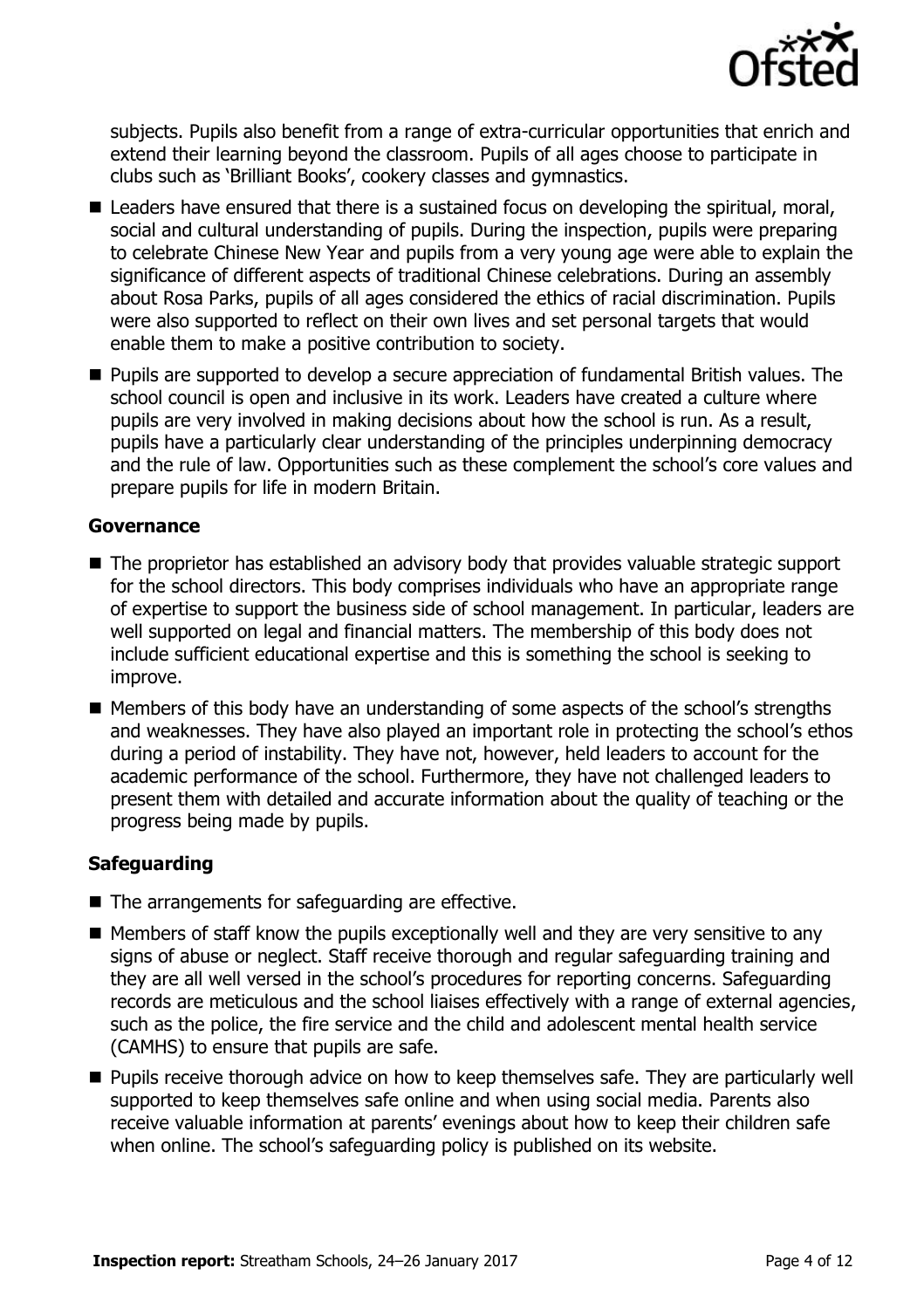

### **Quality of teaching, learning and assessment <b>Requires improvement**

- $\blacksquare$  Over time, the quality of teaching has not been good.
- While teachers know their pupils very well, expectations of what pupils can achieve are not consistently high, particularly for those pupils who have special educational needs and/or disabilities. Teachers' planning does not routinely ensure high levels of challenge, particularly for the most able pupils.
- Teachers do not provide enough opportunities for pupils to apply their learning in different ways. As a result, pupils' recall of previous learning is often not secure. Pupils clearly benefit from high levels of pastoral support within very small classes, but teachers do not consistently match activities to the needs of all pupils to ensure that pupils make rapid progress.
- **Teachers do not consistently use questioning to deepen and consolidate pupils' learning.** The feedback they provide to pupils on their written work often does not follow the school's policy and does not routinely provide pupils with clear guidance on what they need to do to improve. Pupils are given few opportunities to review their work and reflect upon their learning. Teachers set homework for pupils, particularly in the senior school, in an unsystematic way that does little to consolidate and extend pupils' learning.
- The teaching of writing across the school lacks rigour, particularly in relation to the development of pupils' spelling, punctuation and grammar. While pupils are expected to write regularly and at length, teachers do not consistently do enough to improve the fluency and technical accuracy of their writing. In contrast, there is a much more effective approach to improving pupils' reading.
- Teachers are very encouraging of all pupils and have a clear understanding of how much progress each pupil is making. Pupils appreciate the personalised support they are given by their teachers and they approach their studies with very positive attitudes. This ensures that no time is wasted in lessons and the focus on learning is purposeful and sustained.
- The frequency and effectiveness of assessment varies across the school, with the most regular and robust assessment taking place in Years 10 and 11. Teachers formally assess all pupils twice a year, and this enables teachers to have an accurate view of the progress being made. Parents receive written reports twice a year that clearly identify current levels of attainment and a range of other useful information.

### **Personal development, behaviour and welfare <b>Good**

### **Personal development and welfare**

- The school's work to promote pupils' personal development and welfare is good.
- Teachers attach a high priority to ensuring pupils' emotional well-being. Many pupils join the school after finding it difficult to adjust to life in other schools and members of staff create a welcoming and nurturing environment. Pupils rapidly gain confidence while at the school. One ex-pupil told the inspector how much she had come to believe in herself as a direct result of the school's work, which is epitomised in its pledge to create a 'caring and sharing' experience for pupils.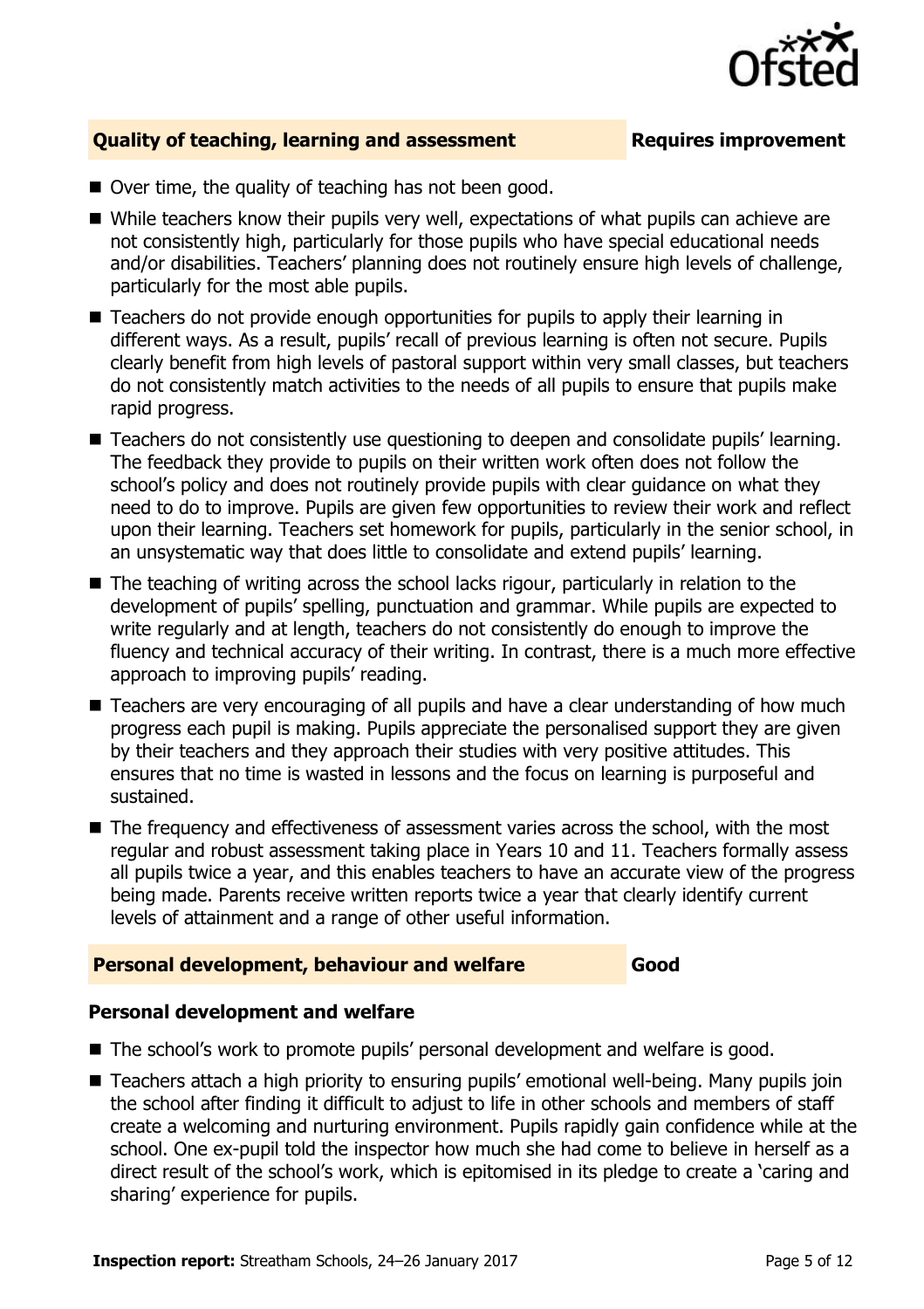

- **Pupils feel very safe at the school and the school's work to support pupils to develop an** understanding of risk is thorough. Pupils benefit from advice and guidance provided by a range of external speakers from services such as the fire brigade and police. Pupils are also given very precise advice on how to keep safe online and the school's filtering system effectively reduces such risks while pupils are in school.
- **Pupils respond positively to the 'family' ethos that permeates all aspects of school life.** They cooperate exceptionally well with pupils from all year groups and the older pupils act as positive role models for those lower down the school.
- All pupils spoken to commented that bullying is extremely rare at the school and most could not recall an incident of bullying. Despite this, pupils said they have every confidence that bullying, should it occur, would be dealt with fairly and decisively by members of staff.
- **Pupils are keen to get involved in the many charity and community events arranged by** the school. For example, pupils have recently rallied to raise money for Macmillan Cancer Research and for victims of the Ebola crisis. Community events, such as the annual pensioners' party, provide pupils with opportunities to develop their leadership and organisational skills while instilling within them a strong sense of social responsibility.

### **Behaviour**

- The behaviour of pupils is good.
- **Pupils behave very well in lessons and any misbehaviour is rare. Most pupils work** conscientiously and take pride in their work. Some pupils are not as keen to succeed in their studies as others and this can cause them to lack determination and perseverance in some areas of their learning.
- The school is very orderly and pupils' behaviour at social times is very good. Pupils are thoughtful and considerate of others at all times, including before school and during afterschool clubs.
- Leaders have ensured that there are clear systems in place for dealing with rare incidents of poor behaviour. Pupils have a good understanding of the systems for dealing with poor classroom behaviour. On the rare occasions when there is misbehaviour, members of staff attach a high priority to enlisting the support of parents to help deal with behavioural issues.
- **Pupils enjoy coming to school and this is reflected in the rapidly improving rates of** attendance across the school. Overall attendance figures are currently above the national average. This is particularly impressive given the historic poor attendance of some pupils. Pupils arrive promptly to lessons and the majority arrive to school on time. A few pupils are frequently late to arrive at school.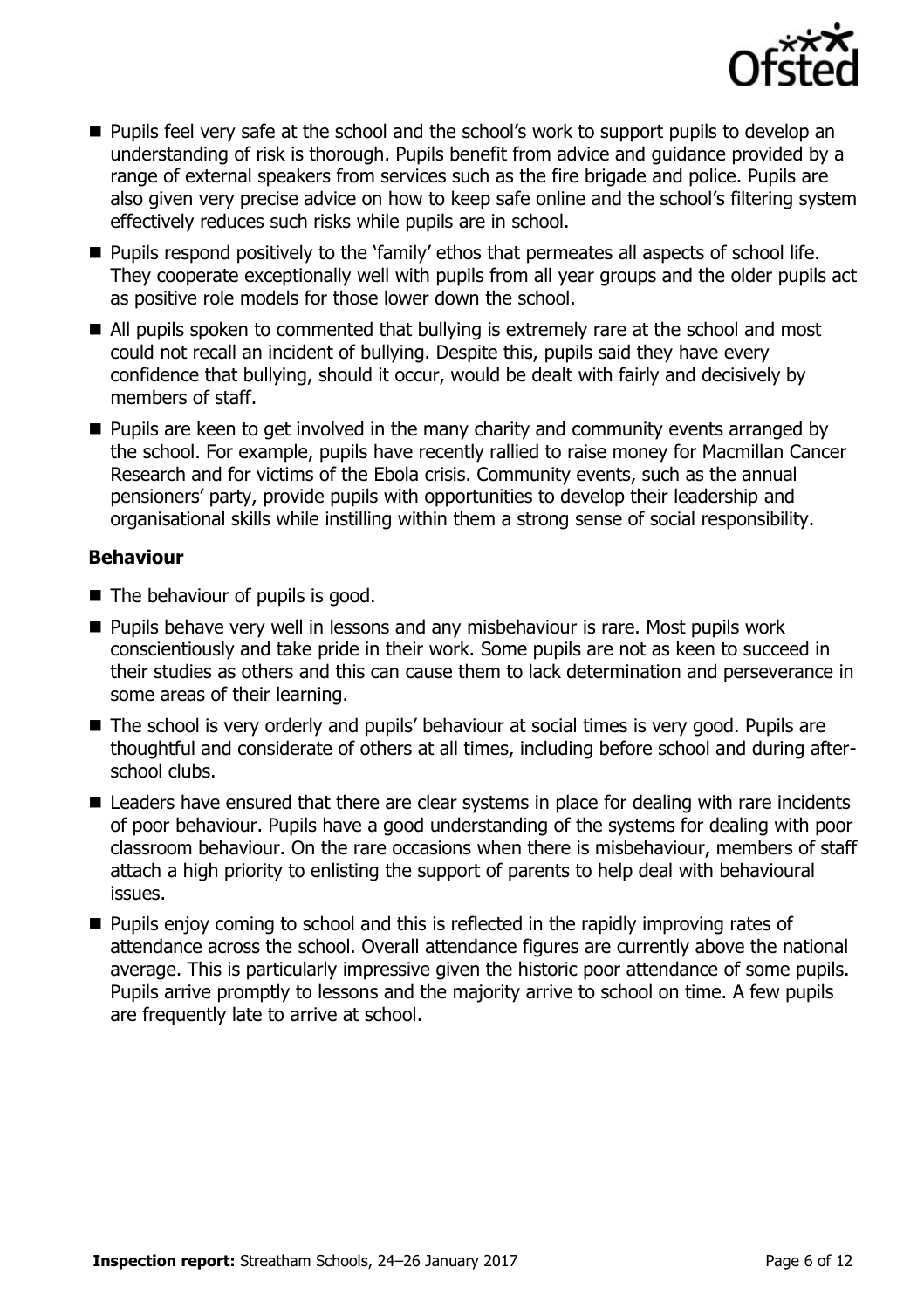

### **Outcomes for pupils Requires improvement**

- **Pupils arrive at the school with knowledge and skills that are broadly typical for their age.** They make steady progress and leave with outcomes that are broadly in line with national averages.
- **Pupils make steady progress over time. Rates of progress are similar in the preparatory** and senior schools, although pupils make quicker gains in their learning in Years 10 and 11. Rates of progress are not consistently strong throughout all years and across different subjects because teaching requires improvement.
- Leaders do not ensure that the progress made by pupils is closely monitored and tracked throughout the school. Leaders' knowledge of pupil progress is therefore weak and this prevents a more systematic and thorough approach to raising achievement.
- Year 11 pupils' attainment has been broadly average in recent years. Leaders have not accurately measured how much progress this represents, although a comparison between actual GCSE results and predicted results based upon a series of tests completed by pupils indicates that progress was a little slower than national averages.
- No pupils are formally identified as disadvantaged. The proportion of pupils who have special educational needs and/or disabilities is above the national average. Baseline assessments completed by these pupils indicate that their abilities are generally typical for their age. Despite this, many of these pupils make progress that is slower than other pupils.
- $\blacksquare$  Due to high rates of mobility, many pupils join the school mid-year and during the different key stages. These pupils make progress at rates that are broadly similar to other pupils at the school and some of the highest attaining pupils have joined the school during the senior phase.
- **Pupils in the senior school benefit from a programme of activities that develop their** understanding of different careers. Pupils welcome a range of external speakers from different professions and places of further and higher education. As a result, pupils make informed decisions about their next steps and all pupils leaving the school advance to appropriate destinations.

### **Early years provision Good Good**

- The leadership and management of the early years are good. The early years teachers have a clear understanding of the strengths of the provision and priorities for development. They have created a good provision with relatively limited resources.
- Children make good progress during their time in the early years. Teachers work with nursery schools and parents to baseline children's abilities. Almost all children are well prepared for Year 1 and transition into the preparatory school is carefully managed.
- Children are happy, settled and sociable. They become engrossed as they learn through play and they enjoy interacting with their peers. Children concentrate well during formal teacher-led phases of lessons and enjoy learning phonics and developing their handwriting.
- Teachers have developed an environment that engages children in different areas of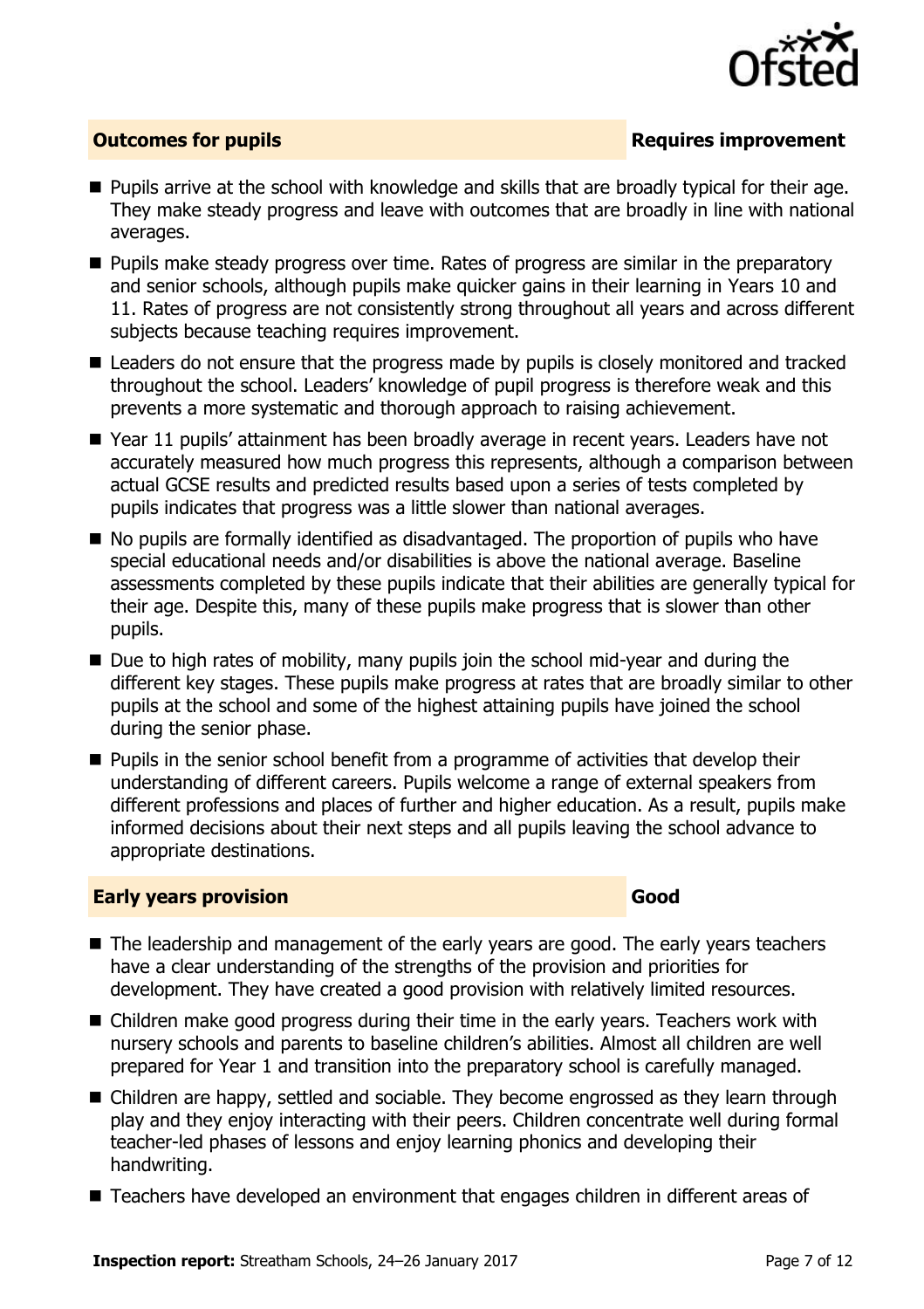

learning. Children make decisions about their learning and they develop their language skills by conversing with adults and each other about their learning and play.

- Adults are friendly, calm and attentive. They know the children extremely well and focus on helping them to achieve a range of personalised targets. All children receive regular and intensive one-to-one support and regular assessment helps teachers to adapt plans for future learning to ensure that all children are challenged.
- Children behave very well in the early years. They are secure with the clear routines within the classroom. They share well with other children and are good at taking turns and listening to others.
- The early years provision meets all of the relevant independent school standards and there are no breaches of the statutory welfare requirements.
- Adults have established positive relationships with parents. Despite this, teachers acknowledge that more could be done to involve parents in their children's learning.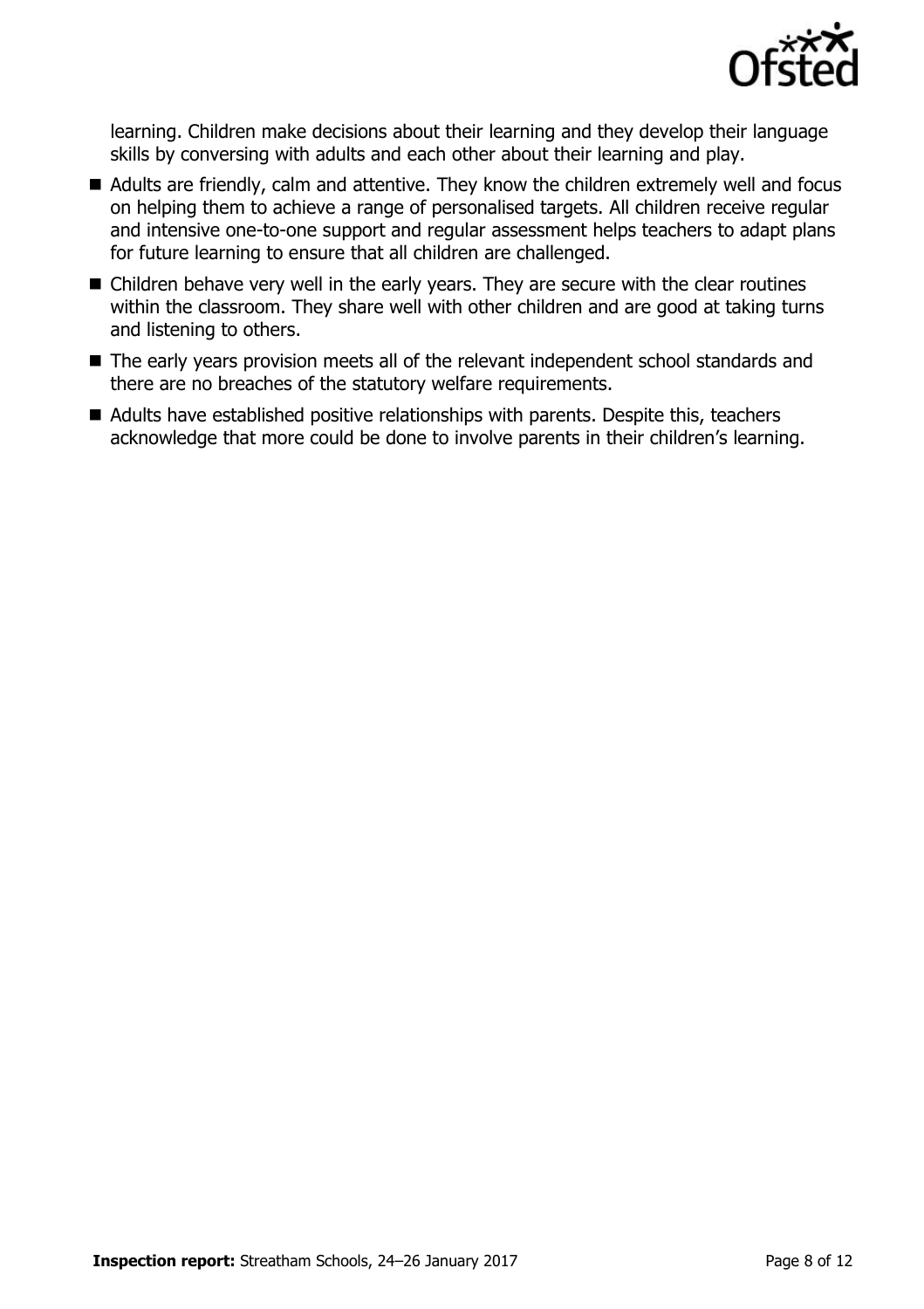

# **School details**

| Unique reference number | 104966   |
|-------------------------|----------|
| DfE registration number | 343/6001 |
| Inspection number       | 10020917 |

This inspection was carried out under section 109(1) and (2) of the Education and Skills Act 2008, the purpose of which is to advise the Secretary of State for Education about the school's suitability for continued registration as an independent school.

| Type of school                      | Other independent school         |
|-------------------------------------|----------------------------------|
| School category                     | Independent school               |
| Age range of pupils                 | 4 to 16                          |
| Gender of pupils                    | Mixed                            |
| Number of pupils on the school roll | 62                               |
| Number of part-time pupils          | 0                                |
| Proprietor                          | Linda White                      |
| Chair                               | Dr Michael Flynn                 |
| Headteacher                         | Linda White                      |
| Annual fees (day pupils)            | £3,190 to £5,400                 |
| Telephone number                    | 0151 924 1514                    |
| <b>Website</b>                      | www.streathamschools.co.uk       |
| Email address                       | enquiries@streathamschools.co.uk |
| Date of previous inspection         | $1-3$ October 2013               |

### **Information about this school**

- Streatham Schools opened in 1925. The school was originally a preparatory day school with boarding provision.
- The school is registered as an independent school for up to 200 boys and girls aged from four to 16 years.
- There are currently 62 pupils on roll, including five pupils in the early years.
- The number of pupils on roll fluctuates from year to year. At the time of the last inspection there were 90 pupils on roll.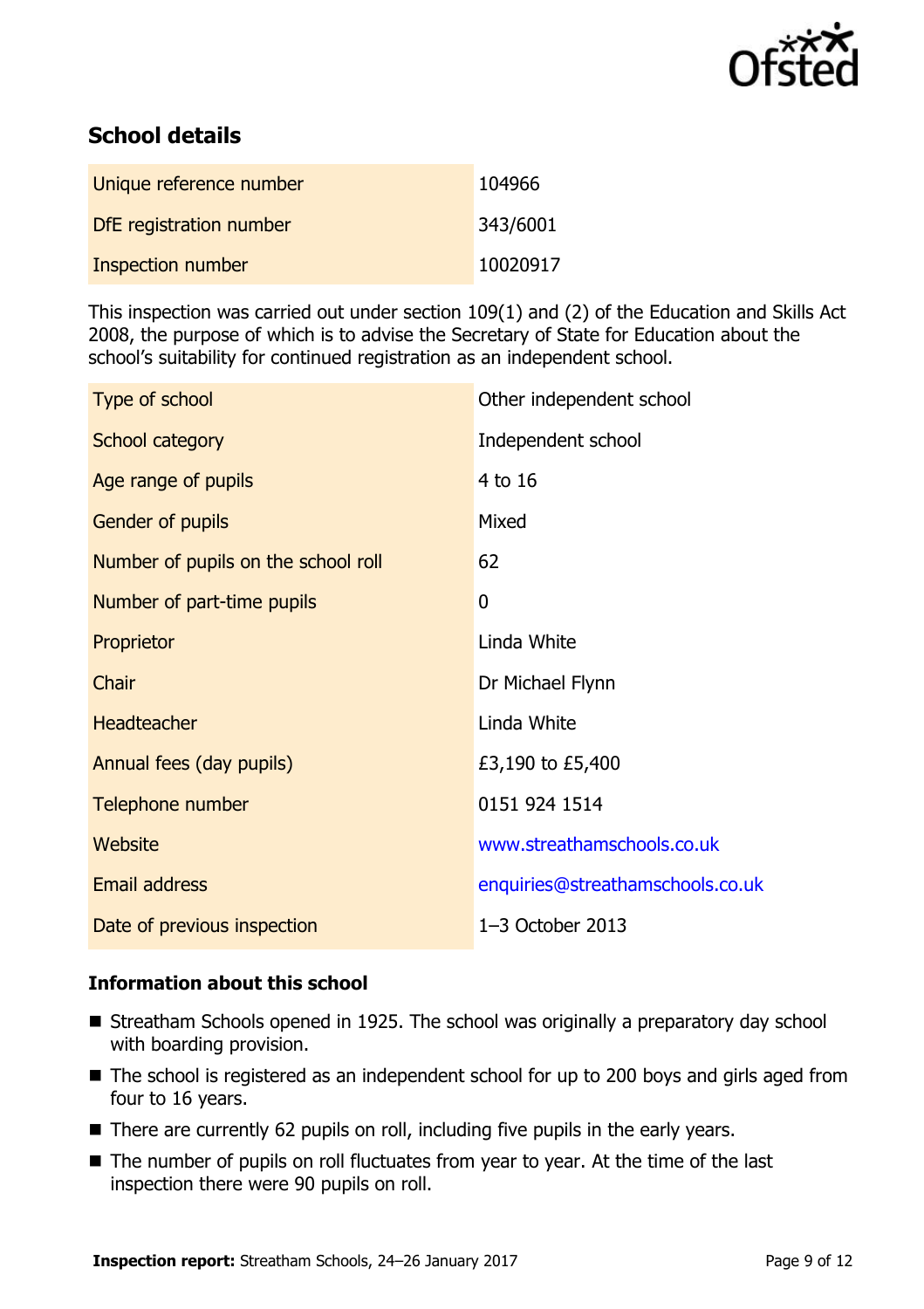

- The school shares the building, grounds, offices and kitchen with a separate Nursery.
- Since the last inspection in 2013 the school has made an unsuccessful application to become a free school.
- The school is non-selective and is run by a not-for-profit company which was established by the staff in 2013.
- Boys were admitted to the senior school in 2013 and, since that time, the proportion of boys has continued to grow.
- **Pupils join the school in all different year groups and many join during the academic year.**
- The school runs a club offering to care for children after school.
- The number of pupils who have special educational needs and/or disabilities is above the national average.
- There is currently one pupil attending off-site provision.
- No disadvantaged pupils attend the school.
- $\blacksquare$  The majority of pupils are of White British heritage.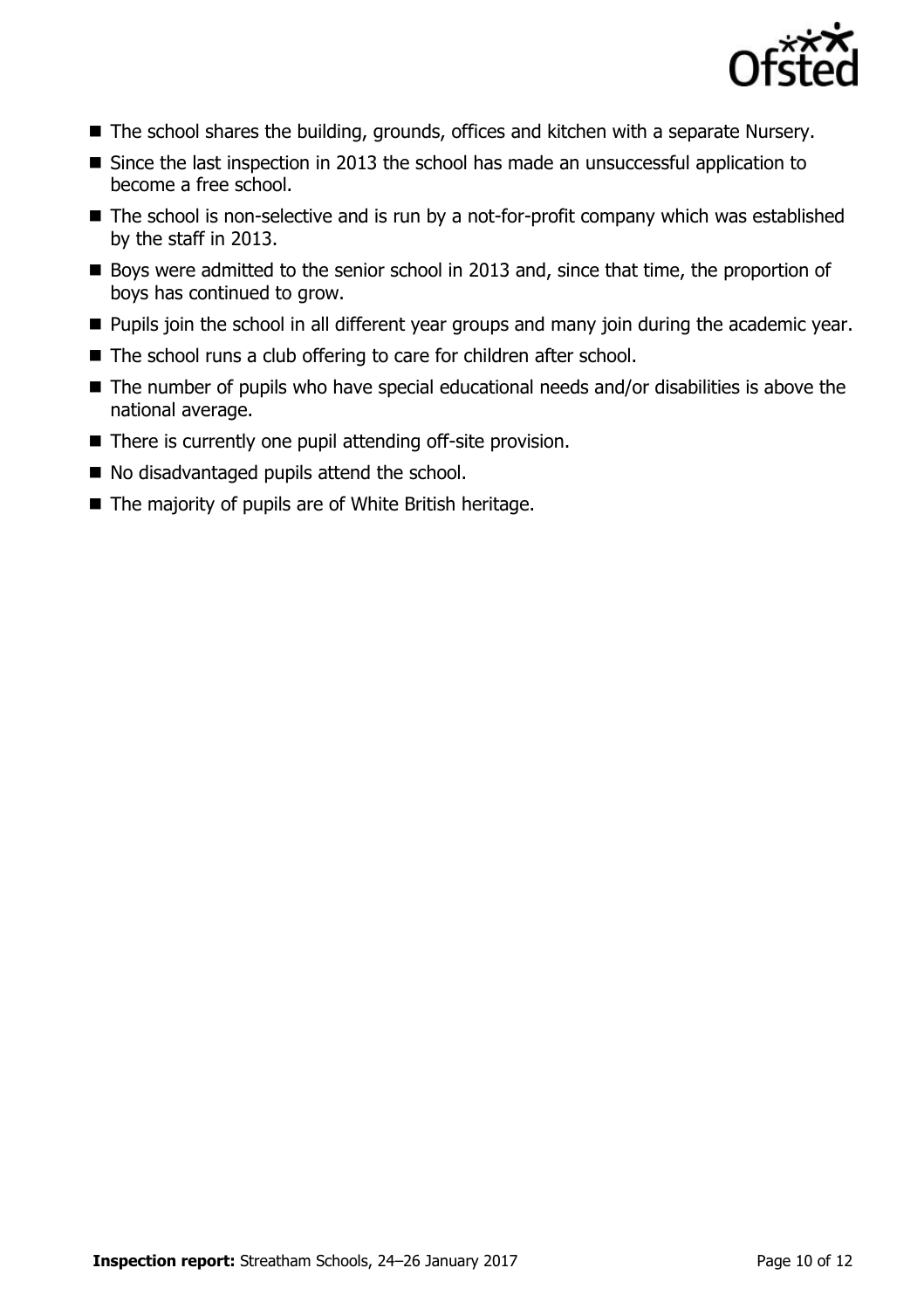

# **Information about this inspection**

- The inspector observed teaching and learning across the school.
- The inspector toured the school site accompanied by the headteacher and business manager.
- Observations were made of pupils' behaviour at the beginning of the day, at breaktimes and in lessons. The inspector also observed whole-school assemblies.
- $\blacksquare$  Meetings were held with leaders, staff, pupils, ex-pupils and members of the governing body.
- The inspector listened to pupils read and looked at work in their books and on display.
- A number of documents were scrutinised, including the school's self-evaluation of its own performance and the school development plan. Behaviour and attendance records and information relating to safeguarding were also reviewed.
- The inspector took account of 11 responses to the Ofsted online questionnaire. The views of 24 staff who completed the questionnaire were also considered.

### **Inspection team**

Will Smith, lead inspector **Her Majesty's Inspector**